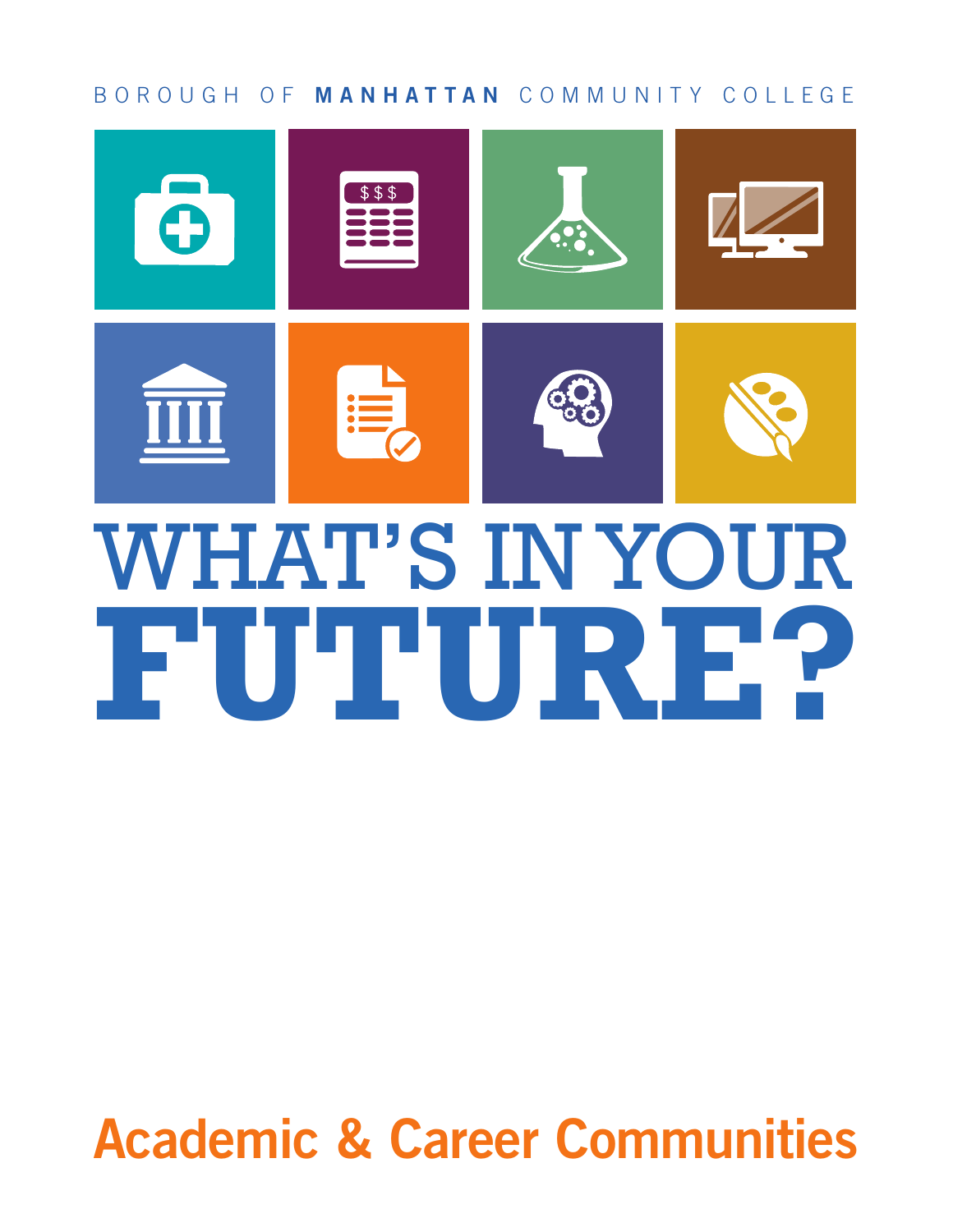**Academic & Career Communities** provide guidance to students for exploring academic offerings that put you on a path toward a quality learning experience and a rewarding career.



# **www.bmcc.cuny.edu/communities**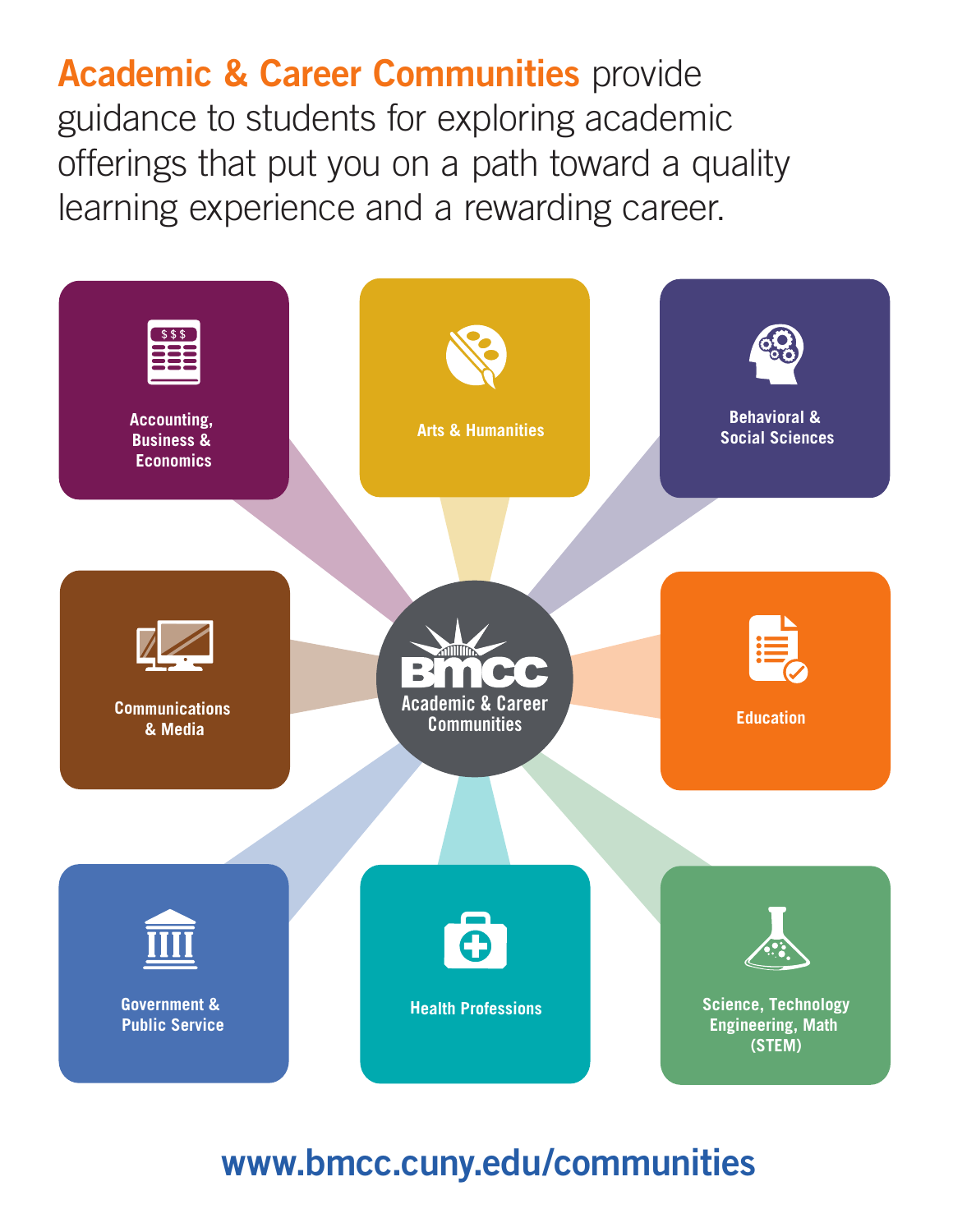BMCC's highest priority is to improve student success, not incrementally but dramatically. The Academic & Career Communities are a key part of building the success of our students as they navigate through their learning experience at BMCC.

#### **Why Academic and Career Communities?**

- Communities help new students explore programs, consider possible careers, and choose an academic plan. Undecided students narrow their options by choosing from the Academic and Career Communities—that align with their interests. Developmental education reforms enable students to enroll more quickly in college-level courses, including courses in their field that will keep them engaged in college.
- Both students and advisors can see students' plans mapped out through graduation and keep track of students' progress. If students get off track or have trouble in a course, advisors can be informed to help steer students toward academic or other support services.
- Programs in each Academic and Career Community are designed around a coherent set of learning outcomes, rather than as a collection of courses. Program learning outcomes align with requirements for success in further education and employment in a related field. Academic and Career Communities help track student learning outcomes and work to improve teaching.

#### **Academic Advisement**

Need some guidance? Make an appointment with an advisor at the **Academic Advisement and Transfer Center.** Advisors assist students in learning and understanding the academic process in order to help with two-year degree completion and transfer.

**Visit:** www.bmcc.cuny.edu/academics/advisement **Contact:** (212) 220-8315; eadvisement@bmcc.cuny.edu

#### **Career Development**

Are you wondering what careers you can explore with a degree or certificate? The *Career Coach* website is designed to help students find relevant local wage and employment data, education opportunities tied to their career paths, and live job postings. Students can also complete a career assessment for additional guidance and self-discovery.

**Visit:** https://bmcccuny.emsicc.com

The **Center for Career Development** helps students match their personal interest, abilities and education to their career goals. It also offers *Career Express,* a helpful ressource that allows students to make appointments with advisors, search jobs and sign up for professional development workshops and career fairs.

**Visit:** www.bmcc.cuny.edu/student-affairs/career **Contact:** (212) 220-8170; career@bmcc.cuny.edu

#### **Internships**

The **Office of Internships and Experiential Learning** increases student engagement, retention and transfer through a diverse portfolio of experiential learning opportunities.

**Visit:** www.bmcc.cuny.edu/academics/ success-programs/experiential **Contact:** (212) 776-6410; experience@bmcc.cuny.edu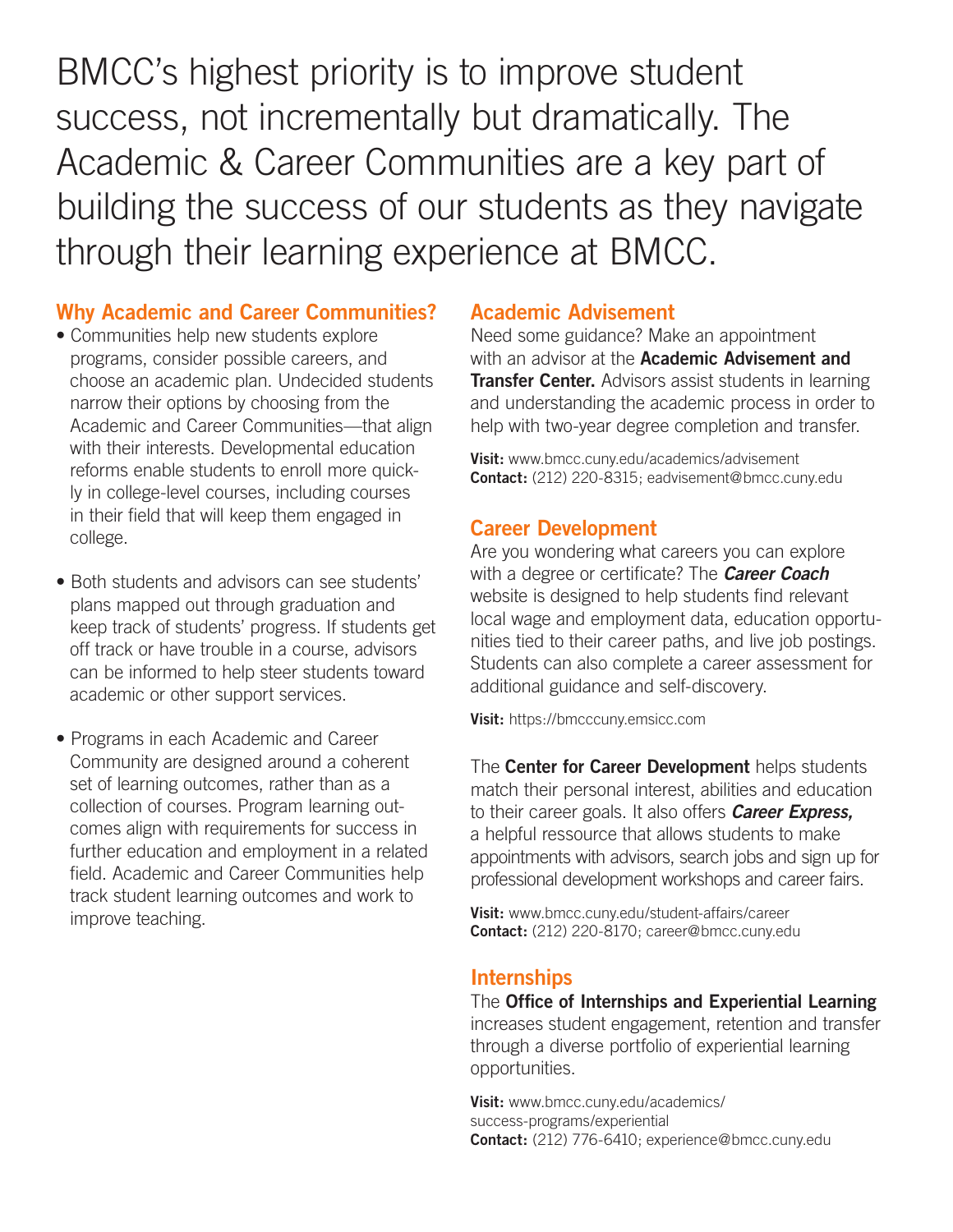## **Accounting, Business & Economics**



Do you imagine organizing and operating your own business? Do you desire a career that helps manage a company or non-profit organization in virtually any industry? Do you love working with numbers and budgets? The Accounting, Business, and Economics Community offers opportunities for you to develop the communication, technical, and interpersonal skills necessary to succeed in the professional world today. Enhance your leadership skills and learn how to develop high ethical standards and problem-solving strategies.

#### **Academic Programs**

Accounting Accounting Certificate Accounting for Forensic Accounting Business Administration Business Management Digital Marketing **Economics** Financial Management Liberal Arts **Psychology** Public and Nonprofit Administration Small Business Entrepreneurship Spanish Translation for the Health, Legal and Business Professions Certificate

#### **Arts & Humanities**



Are you interested in learning about the world around you and want to acquire problem solving and communication skills that are indispensable for success in the 21st century economy? The Arts and Humanities Community is ideal if you are creative, inquisitive and enjoy artistic expression and cultural understanding. Explore the ideas and experiences of humanity through a critical lens that incorporates both intellect and imagination. Areas of study include, but are not limited to, art, writing and literature, history, music, and ethnic studies. Develop technical skills that supplement the creative spark so that you are prepared to contribute your voice to a wide-range of career fields, from large technology companies to small design studios and clothing boutiques. Express yourself!

#### **Academic Programs**

Animation and Motion Graphics Art Foundations: Art History Specialization Art Foundations: Studio Art Specialization Children and Youth Studies Ethnic Studies Gender and Women's Studies **History** Liberal Arts Linguistics and Literacy Modern Languages: French Specialization Modern Languages: Italian Specialization Modern Languages: Spanish Specialization Multimedia Programming and Design Music: *Education Specialization* Music: *Performance Specialization*  Music: *Studies Specialization* Public and Nonprofit Administration Small Business Entrepreneurship **Theatre** Video Arts and Technology Writing and Literature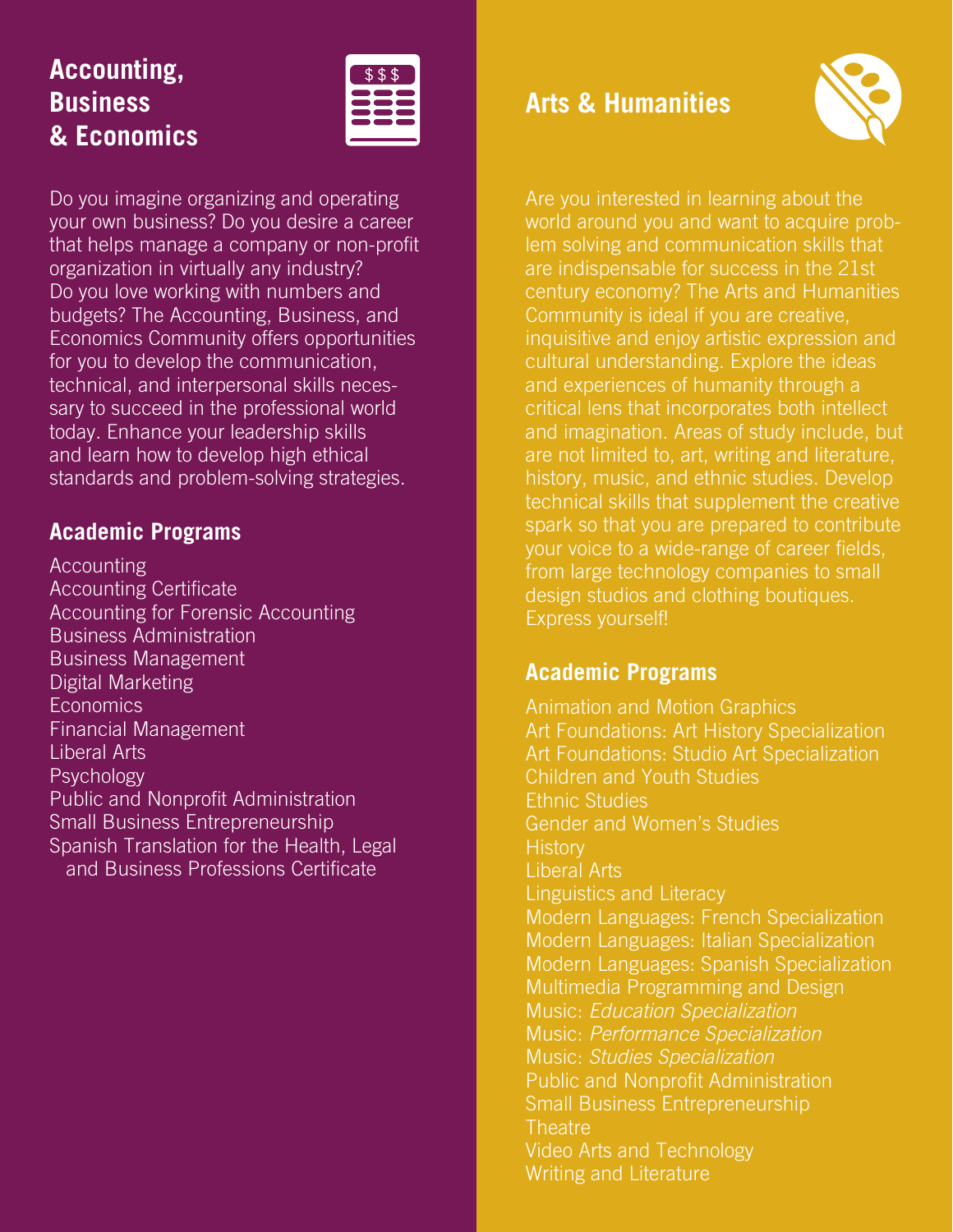# **Behavioral & Social Sciences**



How do behavior, society, and human experiences affect our daily lives? How can we understand and solve problems within society? Feed your curiosity! The majors in the Behavioral and Social Science Community reveal how the needs, ideas, and actions of individuals form our fascinating societies. Dive into what makes humans so human by studying psychology, ethnic studies, economics, criminal justice, gender and women's studies, and more! Prepare yourself for a wide-range of in-demand careers and job opportunities.

#### **Academic Programs**

Children and Youth Studies Criminal Justice **Economics** Ethnic Studies Gender and Women's Studies Geographic Information Science Gerontology **History** Human Services Liberal Arts Linguistics and Literacy Psychology Public and Nonprofit Administration Public Health Small Business Entrepreneurship Sociology

# **Communications & Media**



Are you a trendsetter? Do your friends enjoy your storytelling? Communications and Media offers you the opportunity to develop the skills to communicate ideas that inspire, inform, and captivate consumers through the creation and design of marketing or sales products. Learn how to understand and influence your market through written, verbal, animated, or visual mediums. Industry opportunities include Corporate/ Non-Profit Communication, Marketing, and Corporate Event Planning. Make your mark!

#### **Academic Programs**

Animation and Motion Graphics Communication Studies Digital Marketing Gender and Women's Studies Liberal Arts Linguistics and Literacy Modern Languages: *French Specialization* Modern Languages: *Italian Specialization* Modern Languages: *Spanish Specialization* Multimedia Programming and Design Music: *Performance Specialization*  Music: *Studies Specialization* Small Business Entrepreneurship Public and Nonprofit Administration **Theatre** Video Arts and Technology Writing and Literature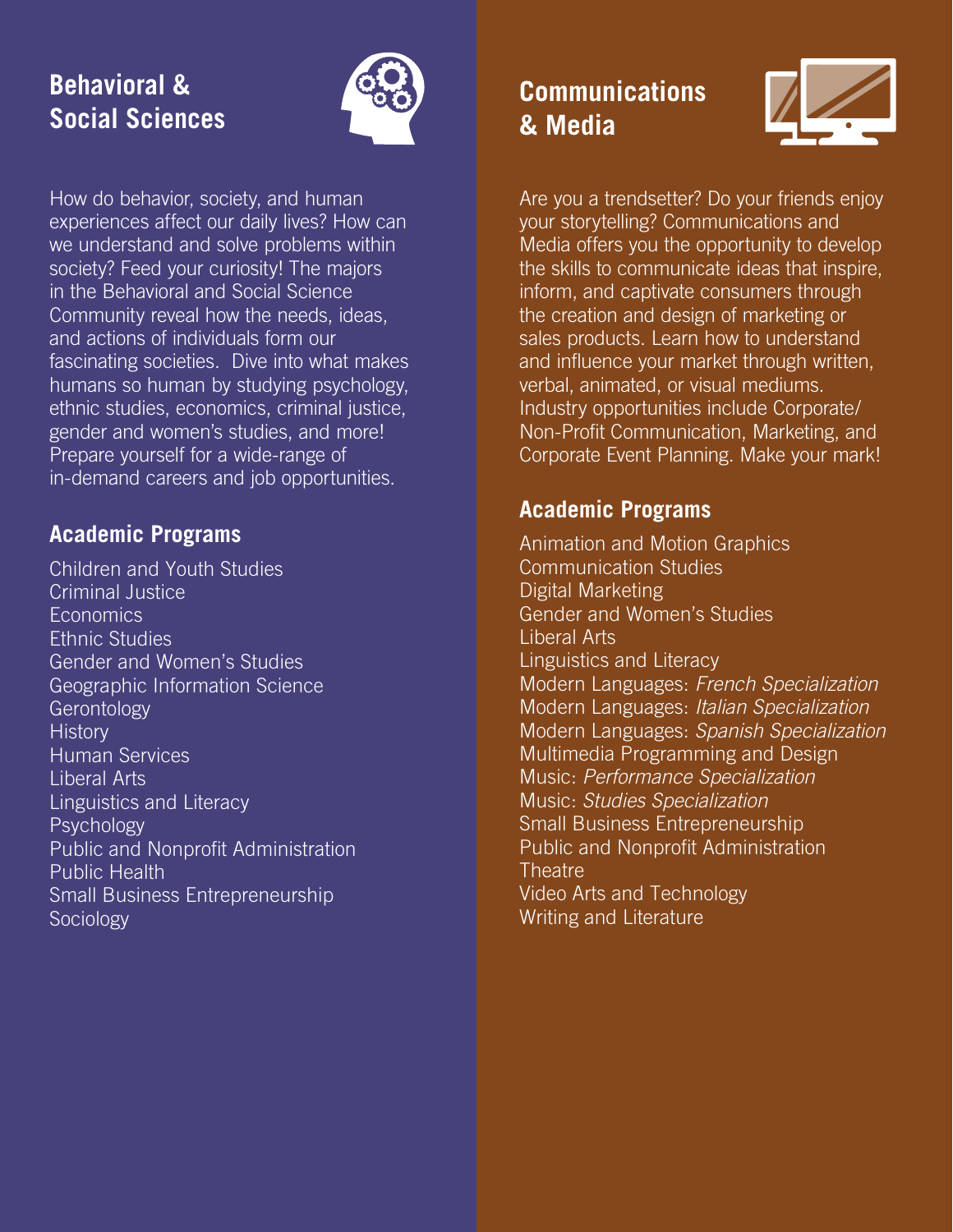#### **Education**



Would you describe yourself as caring, patient, and understanding? Do you enjoy helping others, being creative and innovative? If you are interested in making a difference in the lives of children and adults alike, helping them to reach their full potential, then the Education Community might be right for you. Educators value creativity, communication, teamwork, and relationships. Educators are motivated by empowering young people and encouraging success. Learn, teach and inspire!

#### **Academic Programs**

Bilingual Childhood Education Childhood Education Children and Youth Studies Community Health Education Early Childhood Education:  *Infant and Toddler Specialization* Early Childhood Education:  *Preschool Specialization* Liberal Arts Linguistics and Literacy Mathematics and Sciences for Secondary Education Modern Languages: *French Specialization* Modern Languages: *Italian Specialization* Modern Languages: *Spanish Specialization* Music: *Education Specialization* **Psychology** Public and Nonprofit Administration School Health Education Small Business Entrepreneurship Social Studies for Secondary Education Writing and Literature

# **Government & Public Service**



Do you want to make a difference in your community? Are you interested in promoting social justice and working for the public good? The Government and Public Service Community offers a wide-range of disciplines, including community health education, criminal justice, human services, science for forensics and sociology, aimed at addressing problems in society through policy and advocacy. Government and public service professionals can be found in government agencies, nonprofit organizations, legal services, community centers, schools, think tanks, hospitals and hospices, mental health clinics and career centers. Find out if being of service to others can bring happiness to you!

#### **Academic Programs**

Accounting Accounting Certificate Accounting for Forensic Accounting Business Administration Business Management Children and Youth Studies Community Health Education Criminal Justice **Economics** Ethnic Studies Gender and Women's Studies **Gerontology** Human Services Liberal Arts Modern Languages: *French Specialization* Modern Languages: *Italian Specialization* Modern Languages: *Spanish Specialization* **Psychology** Public and Nonprofit Administration Public Health School Health Education Science for Forensics Small Business Entrepreneurship **Sociology** Spanish Translation for the Health, Legal and Business Professions Certificate Writing and Literature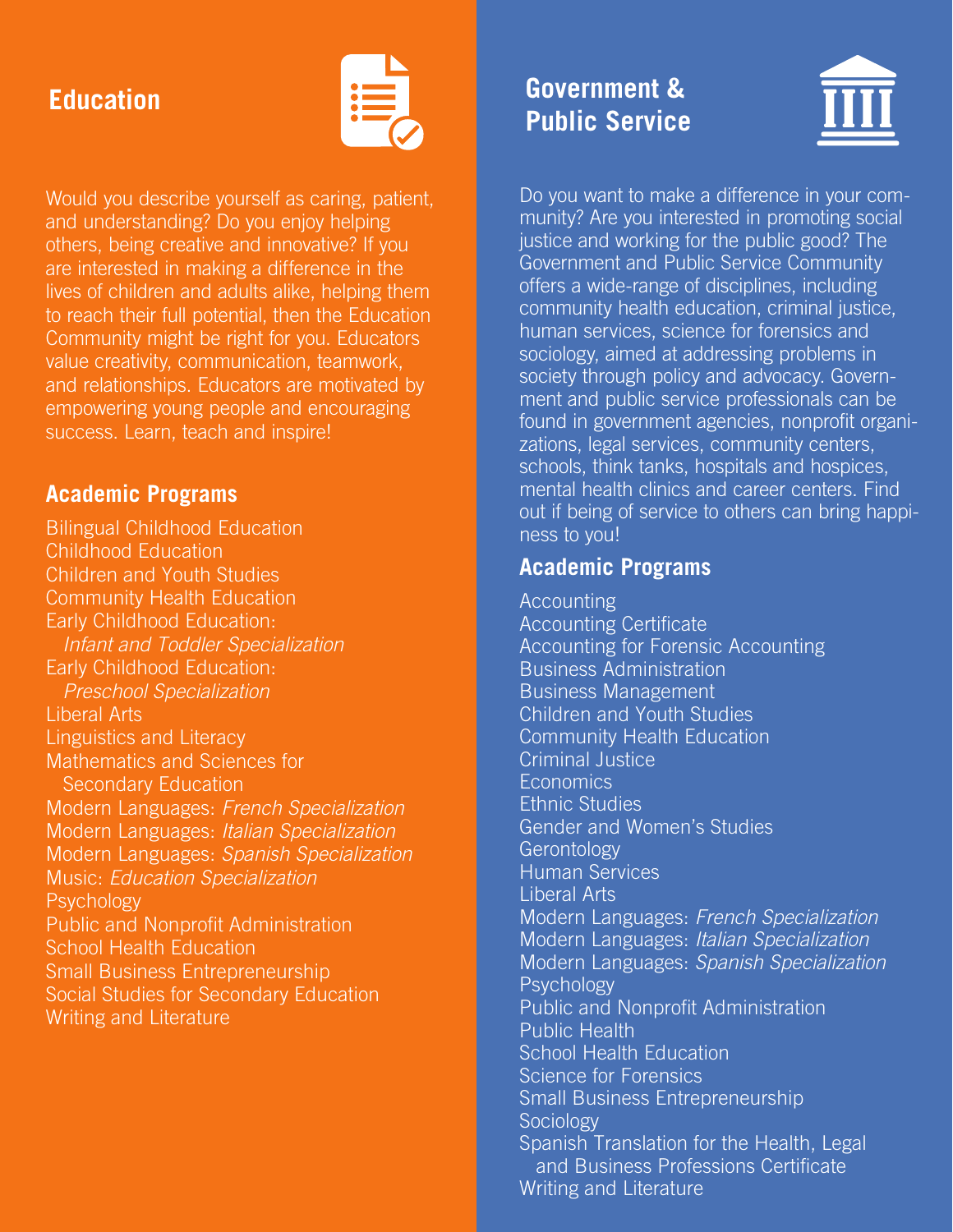# **Health Professions**



Do you consider yourself to be nurturing, curious, or solution-focused? Saving lives and improving the health of individuals and society are key traits held by many health professionals. The Health Professions Community offers an innovative approach to career development. Based on medicine, science and statistics, this community offers a wide variety of disciplines that enhances the lives of individuals using research and treatment for physical and mental impairments. Explore the challenges and rewards in Health Professions!

#### **Academic Programs**

Community Health Education Ethnic Studies Gender and Women's Studies **Gerontology** Health Informatics Certificate Health Information Technology Human Services Liberal Arts Modern Languages: *French Specialization* Modern Languages: *Italian Specialization* Modern Languages: *Spanish Specialization* Nursing **Paramedic** Psychology Public and Nonprofit Administration Public Health Respiratory Therapy School Health Education Science for Health Professions Small Business Entrepreneurship Spanish Translation for the Health, Legal and Business Professions Certificate

### **Science, Technology, Engineering, Math (STEM)**



Do you enjoy looking for patterns and solving puzzles? Are you curious about how to program the interactive 3D animations engineers use? Have you ever wondered about the size of the universe, or what lies in our oceans, or inside our cells? The Science, Technology, Engineering, Math Community offers the opportunities to explore the connections of biology and technology, questions of space and time, and building competence in logic and critical thinking. Expand your mind and launch your explorations!

#### **Academic Programs**

Animation and Motion Graphics Biotechnology Science Computer Information Systems Computer Network Technology Computer Science Engineering Science Geographic Information Science Liberal Arts **Mathematics** Multimedia Programming and Design Psychology Public and Nonprofit Administration Science Science for Forensics Small Business Entrepreneurship Video Arts and Technology